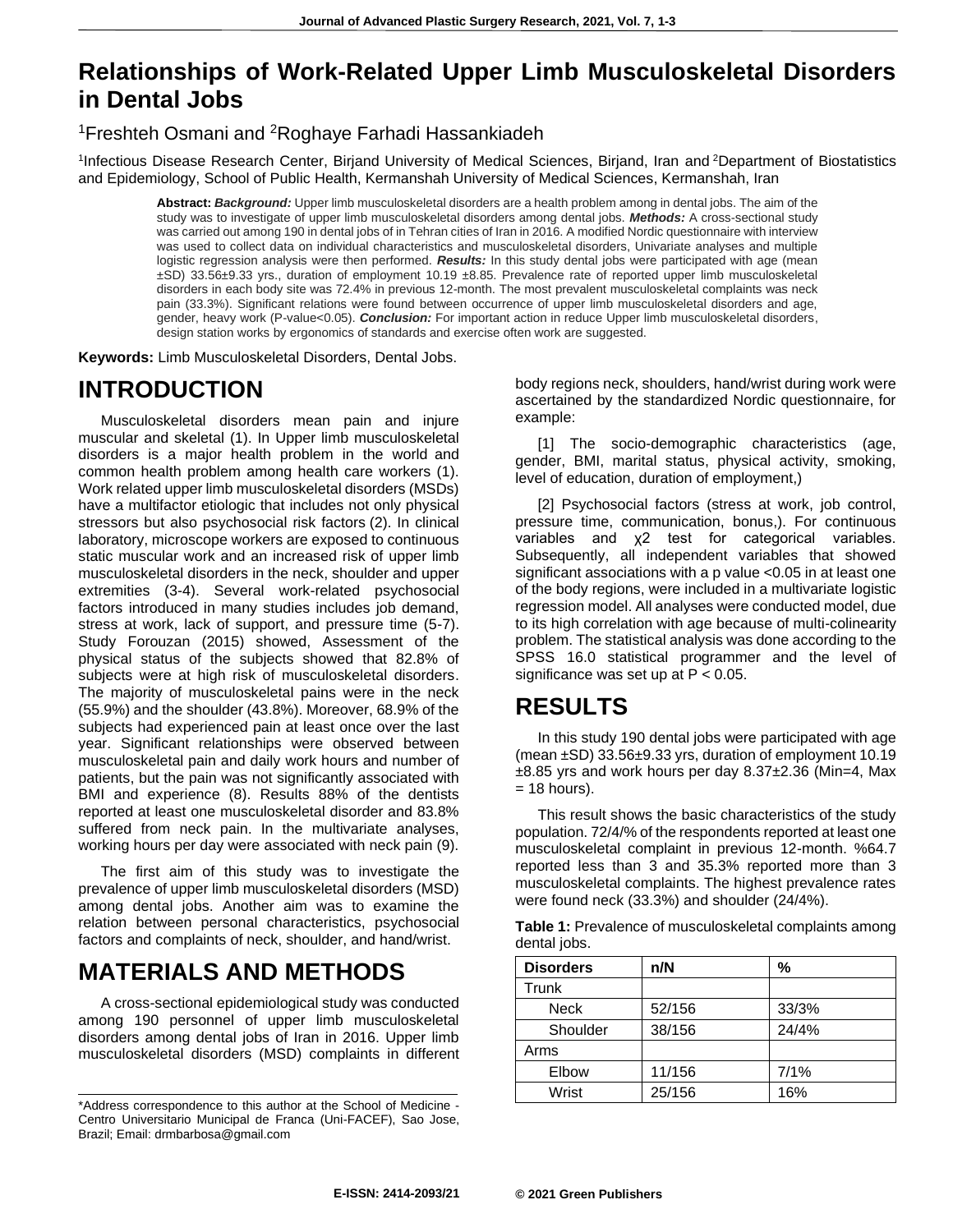|                           | <b>Neck</b> |                    | <b>Shoulders</b> |                    | <b>Hand/wrist</b> |                    |
|---------------------------|-------------|--------------------|------------------|--------------------|-------------------|--------------------|
| Risk factors              | ΟR          | $(95% \text{ Cl})$ | OR               | $(95% \text{ Cl})$ | OR                | $(95% \text{ Cl})$ |
| Age                       | 1.061       | $(1.015 - 1.110)$  | 1.040            | $(0.989 - 1.094)$  | 1.071             | $(1.005 - 1.141)$  |
| Gender                    | 2.49        | $(0958 - 6.51)$    | 5.353            | $(1.690 - 6.955)$  | 4.282             | $(10.76 - 17.036)$ |
| Heavy work at home        | 0.460       | $(0.178 - 1.191)$  | 0.736            | $(0.250 - 2.168)$  | 0.120             | $(0.21 - 0.701)$   |
| Daily work-shift in hours | 1.145       | $(0.961 - 1.364)$  | 1.147            | $(0.937 - 1.404)$  | 1.081             | $(0837 - 1.395)$   |

**Table 2:** Risk factors associated with the presence of upper limb musculoskeletal disorders among in dental jobs.

Table **1** presents the 12-month prevalence of complaints of neck, shoulder and hand/wrist. In this study the Statistical associations between symptoms in each body region and independent variables age, gender, physical activity, level of education, look after children under 4 yrs., heavy work at home.

Between these Individual and psychosocial factors age, gender, heavy work at home, daily work-shift in hours showed significant associations in at least one of the body regions, with a p value <0.05. Subsequently, all of these were included in a multivariate logistic regression model. In multiple logistic regression analyses (Table **2**) all statistical associations were confirmed. Age (P-value=0.030), gender (P-value=0.014), heavy work at home (P-value=0.013), associated with any of the musculoskeletal complaints. Gender (P-value=0.049), was associated with pain. Age (P-value=0.10) associated with neck pain. Gender (Pvalue=0.004) and low control (P-value=014) were associated with shoulder pain. Heavy work at home (Pvalue=0.019) associated with hand/wrist pain.

### **DISCUSSION**

Although in many research psychosocial factors have been described in healthcare research as important risk factors for upper limb musculoskeletal disorders only one study on dental jobs was performed which aimed at investigating such factors, and no significant association was found (10), But in our study significant association was found between lower control at work and hand/wrist, shoulder and musculoskeletal complaints at anybody regions. Also communication at work identified as a significant risk factor for leg pain among dental jobs. In study by to monotonous work, high perceived work load, and time pressure, data also suggest that low control on the job and lack of social support by colleagues are positively associated with musculoskeletal disease (10- 11). In research among Iranian nurses and other research the results indicated that high prevalence of self-reported musculoskeletal symptoms at neck, wrist/hand reports, was associated with psychosocial factors and specifically stress (5-7), but in present study no association was found with stress.

### **CONCLUSION**

The study results showed prevalence of musculoskeletal complaints in dental jobs is high and low control was identified as risk factor for all upper limb musculoskeletal disorders except neck pain The risk of upper limb musculoskeletal disorders can be greatly reduced through effective intervention strategies management measures, education training programs about safe work practices, improved psychosocial factors and ergonomically designed workplace and next study find relation economics ergonomic by reduce musculoskeletal disorders (12-13).

For this work, design study cost musculoskeletal disorders and invest ergonomic (12-13).

#### **Acknowledgements**

We thank from Dentistry Clinical Research Development Center,Birjand University of Medical Sciences, Birjand, Iran

#### **Author Contribution**

RF: data collection and compilation of the paper

Both authors: compilation & careful editing and revision of the paper

FO: data collection and assistance in compilation of the paper

RF, FO: performed the statistical analysis and drafted the manuscript. All authors read and approve the final version of manuscript.

#### **Funding**

The authors declare that they do not receive any funding concerning the study.

#### **Availability of Data and Materials**

The datasets during and/or analysed during the current study are available from the corresponding author on reasonable request.

#### **Ethics Approval and Consent to Participate**

This trial was registered in Iranian Registry of Clinical Trials (Irct ID: IRCT2014051117649N1). The study was authorized to use human subjects by the university human research ethics committee. Written informed consent was obtained from each subject.

#### **Consent for Publication**

Not applicable.

#### **Competing Interests**

The authors declare that they have no competing interests

### **REFERENCES**

[1] Alipour A, G. M., Jensen I,. "Reliability and validity study of Persian modified version of MUSIC (musculoskeletal intervention centre)- Norrtalje questionnaire." BMC Upper limb musculoskeletal disorders 2007, 8: 88. <https://doi.org/10.1186/1471-2474-8-88>

[2] Bjorksten M, A. B., Jansson E,. "Hand and shoulder ailments among laboratorytechnicians using modern plunger-operated pipettes." Applied Ergonomics 1994, 25: 88-94. [https://doi.org/10.1016/0003-6870\(94\)90069-8](https://doi.org/10.1016/0003-6870(94)90069-8)